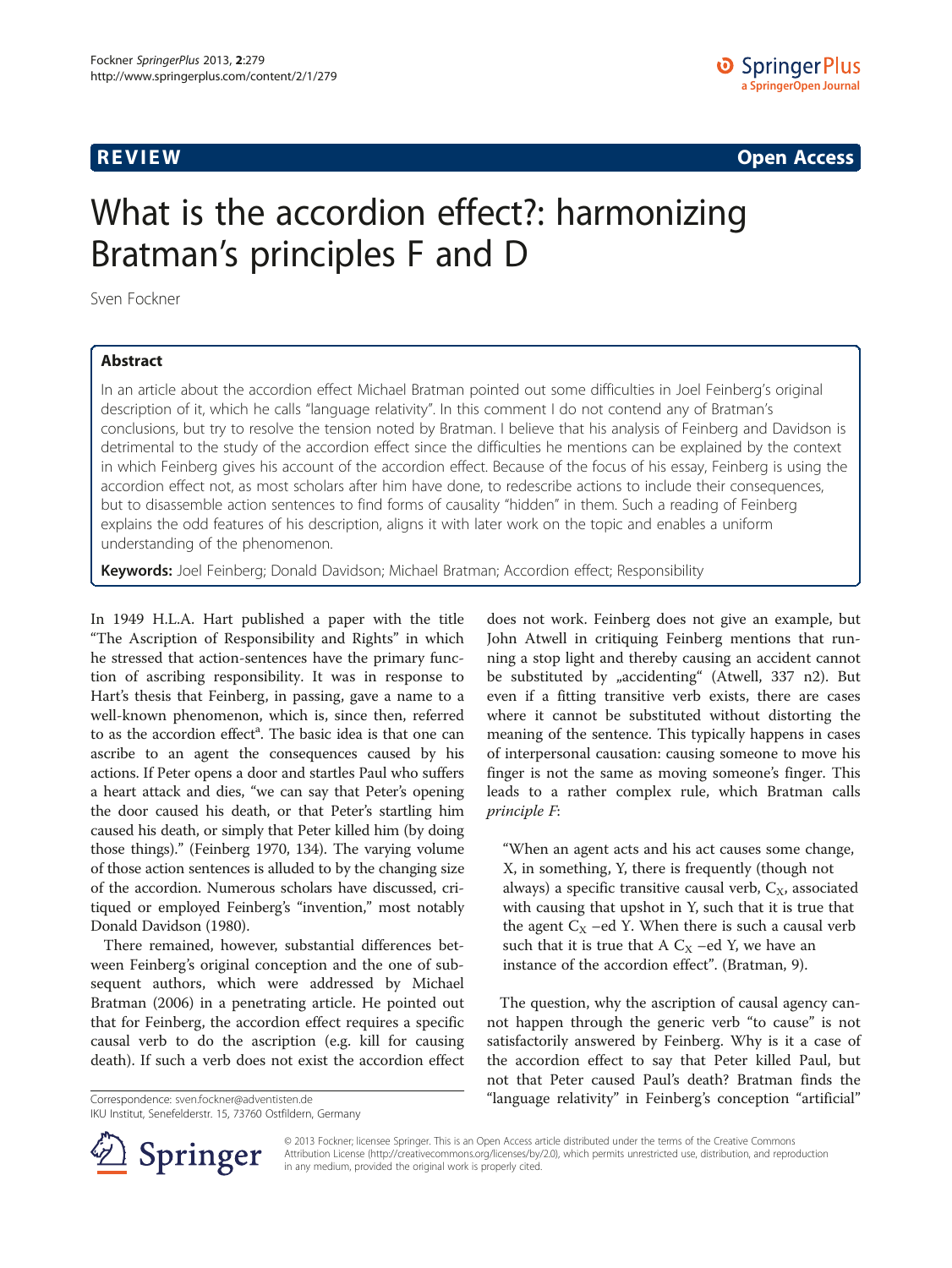and "idiosyncratic" (Bratman, 10–11) especially in comparison with Davidson's version of the accordion effect (Bratman's principle D), which simply holds that "an agent causes what his actions cause," (Davidson, 53). It is possible, however, to read Feinberg in a way that will make sense of the exceptions to the accordion effect noted by Bratman as well as of one other, which is also introduced by Feinberg and raises similar questions.

We have already mentioned the first difficulty, namely that it is not clear, why the ascription of causal consequences of an action to the agent requires a specific causal verb to be existent and applicable. In addition, according to Feinberg, the accordion effect does not work with simple actions. The reason he gives is that simple actions have no causal components therefore "one cannot play the accordion with them" (Feinberg, 136). Obviously Feinberg, like Davidson, thinks that simple actions (raising one's arm) cannot be squeezed down to e.g. he contracted his muscles thereby causing his arm to be raised. So the accordion effect cannot be used to narrow simple actions. This does not explain, however, why it should be impossible to stretch out the accordion i.e. to incorporate the consequences of a simple action into the action<sup>b</sup>.

What is one to make of this? Did the scholar, who christened the accordion effect, have an inherently flawed or at least crude conception of it? This would be a rather easy way out, but it doesn't seem to be the right one. Since the problems in Feinberg's description are not caused by excessive brevity or a disregard for details they are not slip-ups—but are actively and consciously introduced, there must be some motive, some thought, some meaning behind them. What was Feinberg's perspective on things that made it reasonable for him to insert these exceptions? In the remainder of the article I will try to present a reconstruction of the point of view from which Feinberg was discussing the accordion effect. This perspective can, I suggest, explain the exceptions which so far seemed idiosyncratical. My proposition is that *principle*  $F$  is nothing else but a reversal of principle D.

What is the purpose of Feinberg's essay and what is his reason for the introduction of the accordion effect? The goal of Feinberg is to reinterpret Hart's argument in a way that will avoid the criticism that was launched against it, namely that Hart's thesis only works in case of offenses or sub-par performance. After an in-depth discussion of faults and offenses, which were the focus of Hart's article, Feinberg in the second part of his paper is trying to establish a broader basis for ascriptiveness which includes non-faulty actions sentences. He is suggesting five different ways in which responsibility can be ascribed. The first and most simple option is the ascription of causality. To say that X (e.g. a low pressure

system) is responsible for Y (e.g. the bad weather) basically means X caused Y. Causality, according to Feinberg, is "perfectly equivalent" (Feinberg, 132) to responsibility. While it is commonly agreed, that A caused X can ascribe responsibility, things are not so clear concerning the relation of agency and responsibility. Why should A did X ascribe responsibility in the same sense as A caused X does? Feinberg tries to solve this problem by a concept he calls causal agency, his second way of ascribing responsibility. Here the accordion effect with its problematic exceptions comes into play.

This context is necessary as a background to understand Feinberg's usage of the accordion effect. Usually the accordion effect is understood as a tool, to redescribe actions in terms of their consequences. A lot of discussion about the legitimacy of such redescriptions followed the initial publication of Feinberg's paper<sup>c</sup>. I call this the constructive or forward usage of the effect. It must be said, that in his wording and his examples, Feinberg mentions that the accordion can be used in this way. Yet what Feinberg wanted to achieve was not to create redescriptions of actions, but to show that ascriptions of agency are ascriptions of responsibility. The name of his second way already suggests, what will do the trick: causal agency. Feinberg is trying to show that in many cases causality is hidden in agency. "Ascriptions of causal responsibility, then, are often precisely equivalent to ascriptions of the second type, which I have called ascriptions of causal agency" (Feinberg, 134). He goes on to explain that causal responsibility and causal agency "both say something about causation, the one quite explicitly, the other in the language of agency or authorship." According to Feinberg, A did X is often just an implicit form of saying A caused X which is agreed to be ascriptive.

Feinberg is introducing the accordion effect in the discussion of the second way of ascribing responsibility in order to show that attributions of agency are nothing else than attributions of causality, which is a form of responsibility. The logical conclusion is that to attribute causal agency is also a possible way of attributing responsibility, which was what Feinberg was looking for: (non-faulty) actions sentences that are ascriptive in Hart's sense. His purpose causes Feinberg to approach the accordion effect from another direction than most of the scholars after him have. He is not using the accordion effect to construct action sentences that include causal consequences; he is using it to deconstruct action sentences in order to lay bare the causal connection hidden in them. I call this the deconstructive or backward usage of the accordion. This backward approach is motivated by his question: how do action sentences ascribe responsibility? The first answer is causality. Yet there are sentences which do not include causality on the surface,